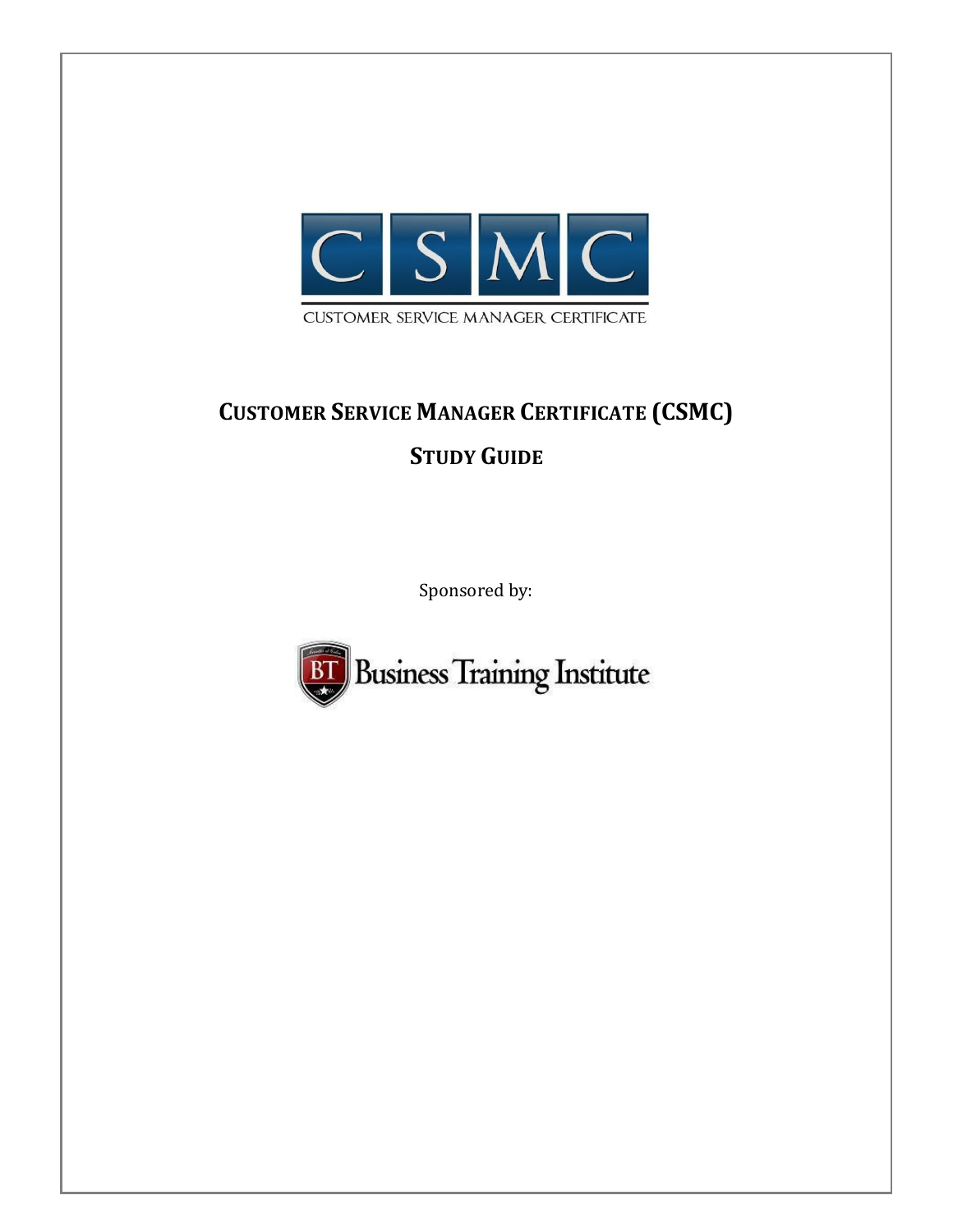# **TABLE OF CONTENTS:**

Please use this guide to assist in preparation for your Customer Service Manager Certificate (CSMC) exam.

The contents of this study guide are as follows:

- **I.** An Overview of the Business Training Institute
- **II.** Customer Service Manager Certificate Details and Timeline
- **III.** Required Readings
- **IV.** Customer Service Case Study Strategic Project Instructions
- **V.** Customer Service Manager Certificate Exam Preparation
	- 1. Exam Composition
	- 2. Terms and Concepts to know
	- 3. Sample Questions
- **VI.** Frequently Asked Questions
- **VII.** Sample Question Answers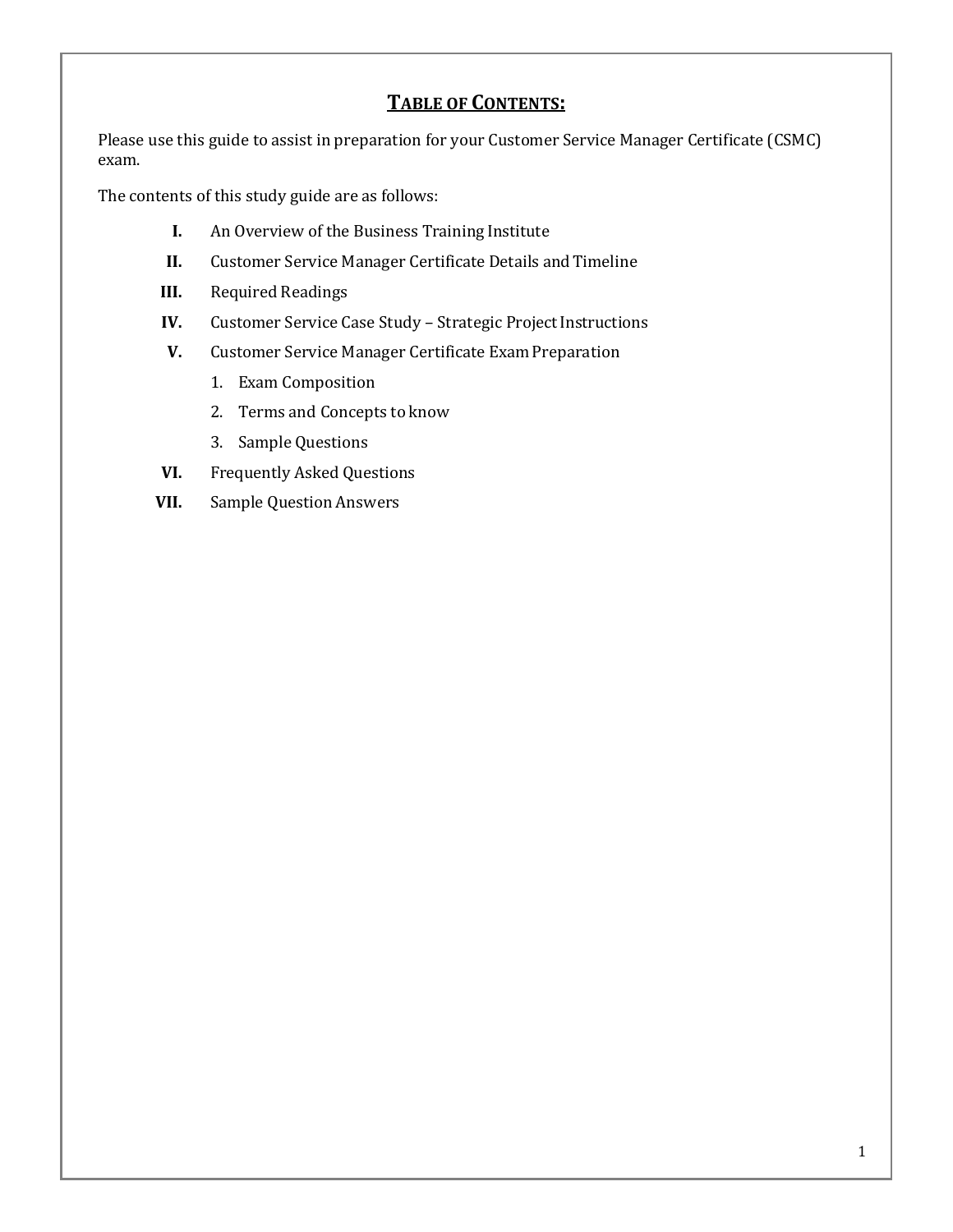### **1. BUSINESSTRAINING:**

**The Business Training Institute** is the leading online program for specialized niche business certification programs. The team behind The Business Training Institute is comprised of industry experts in niches including online marketing, project management, public relations, consulting, and many more.

This experience, combined with our advisory board's expertise in online education and training, is what makes it possible to provide the training and certification programs found on our website.

The Business Training Institute is a global training and certification organization that has provided practical industry-specific certification to over 15,000 clients from the United States, Europe, and more than 75 other countries around the world.

We provide high value training programs that provide function knowledge on very specific business topics such as public relations, online marketing, project management, international business, and consulting.

**The Business Training Institute's Mission**: To provide professionals with high impact business training and certifications in niche subject areas that are functional and immediately beneficial.

**The Business Training Institute** helps you to:

- Quickly gain specialized knowledge in highly valuable businessniches.
- Enhance your credibility, resume, and overall value in the marketplace.
- Complete our training programs in a few months from anywhere in theworld.

Our programs accept participants year-round and are flexible to work with your current work schedule and academic constraints. You can complete one of our programs in 2 months or 2 years; the choice is yours.

**MASTER'S CERTIFICATE PROGRAMS:** The Business Training Institute is proud to offer several advanced Master's Certificates that require the completion of five programs from the Business Training Institute platform.

To learn more about these Master's Certificates and how to earn one, please see our website: [BusinessTraining.com/Masters-Certificate/](http://businesstraining.com/Masters-Certificate.html)

### **2. CSMC DETAILS ANDTIMELINE:**

#### **PROGRAM DETAILS:**

The **Customer Service Manager Certificate (CSMC)** certification program is unique in that it is modeled after many online courses offered at Ivy League institutions today, offering more value for a cost-effective program. The CSMC Program is a self-study program that includes educational multimedia resources in video form, a study guide, required readings, and a flexible online examination process, accessible around the world.

The online exam is structured so that to complete the exam within the 2-hour time frame one must read through all the assigned materials and conceptually understand the material to score well enough to pass the exam.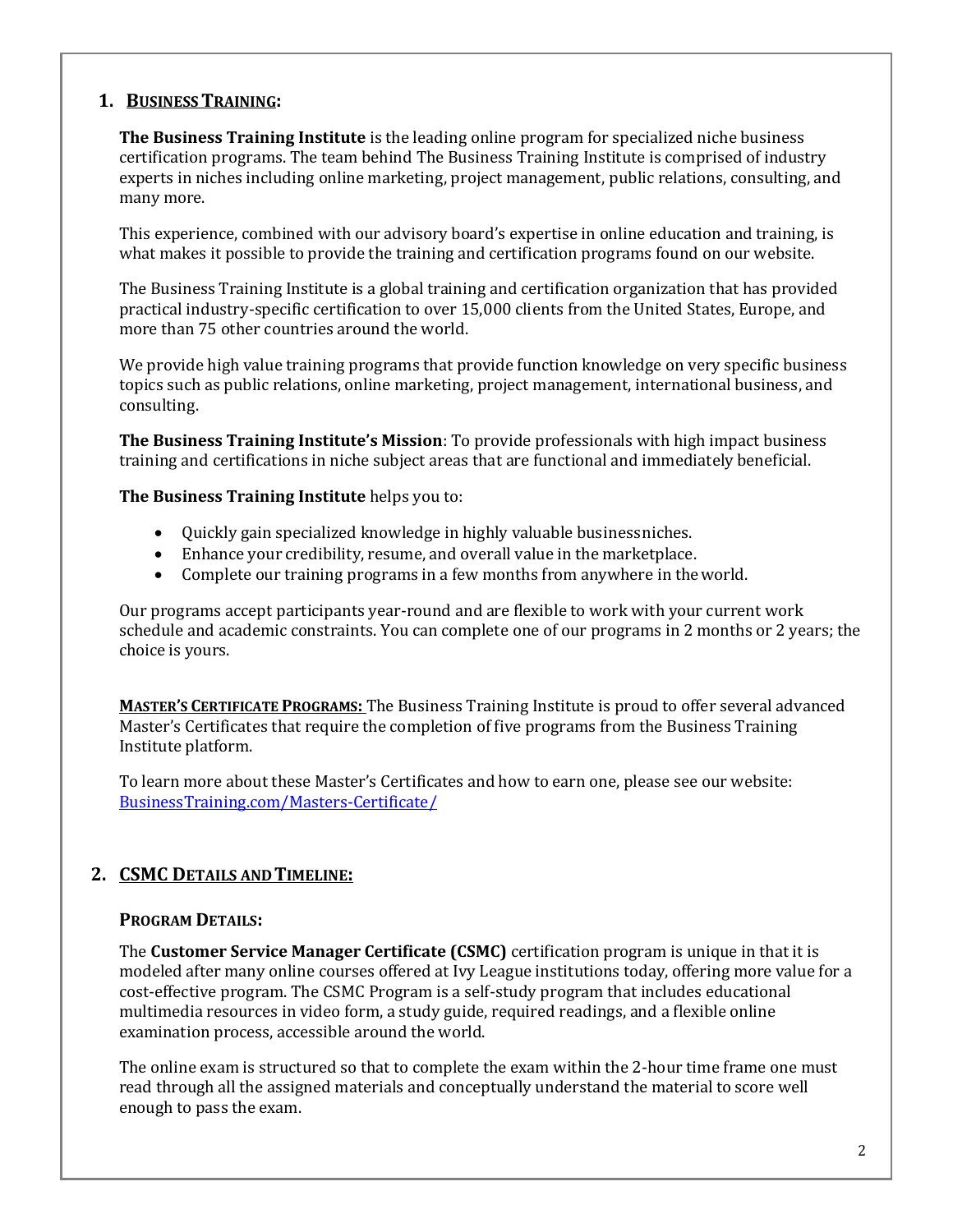Our goal is to offer the most challenging program in the industry while also providing all the learning tools possible to ensure participants get the most out of the experience. By testing the knowledge depth and comprehension from the materials digested, the CSMC certification prepares individuals for successful, real-world application.

The Customer Service Manager Certificate (CSMC) program is sponsored and offered by The Business Training Institute. This certification program is designed to show and certify that you have gained an in-depth understanding and high-level, specialized knowledge.

In addition to the benefits of gained knowledge, growing industry recognition, more knowledgeable career choices, and our organization is also developing additional resources for CSMC Participants. This includes video and MP3 recordings on Q&A or strategies and tactics, webinars, access to interviews with internet marketing professionals who have more than 10 years of experience in the industry, among many more benefits.

# **4 STEP CERTIFICATION PROCESS**



# **The experts interviewed for this customer service certification include:**



Mark Hunter: Mark Hunter has over 25 years of experience in customer service, marketing, and sales. He now acts as a sales consultant helping his clients find and retain valuable customers. He works with small 5-10 person companies as well as Fortune 500 multi-billion dollar corporations so he knows what leads to a valuable

combination of sales and customer services.



Marilyn Suttle & Lori Joe Beth: Marilyn and Lori are experts in customer service and customer loyalty training, management, and improvement. Their combined experiences include providing customer service management training to 100's of clients, performing customer service themselves for over 10 years, and helping other improve their customer retention and growth

strategies as well.



Leonard is a customer service expert and author of Discovering the Soul of Service. In this expert audio interview, he shares over a dozen insights and lessons on how to improve your firm's customer service starting today.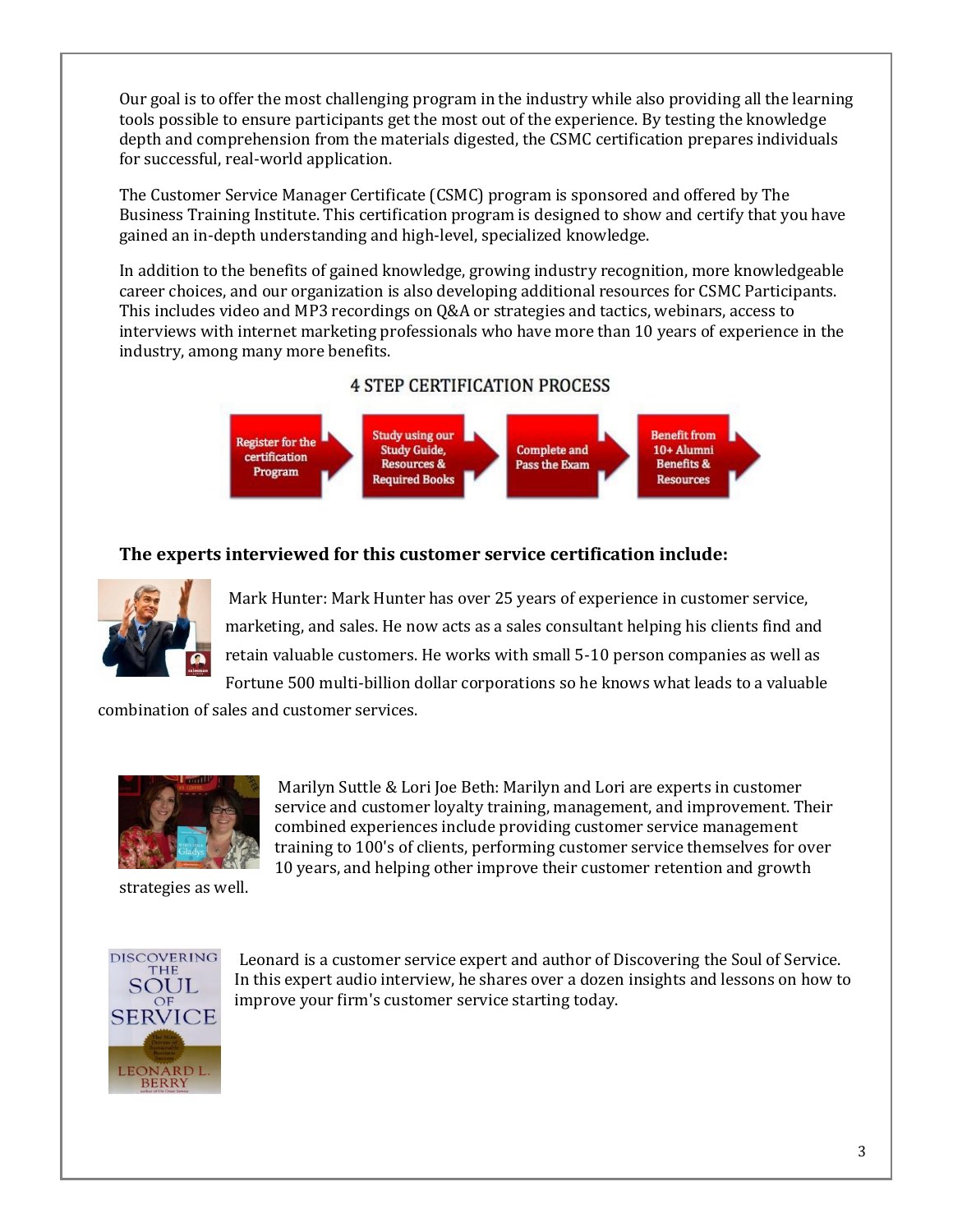

Leonardo Inghilleri: Leonardo is the President of Inghilleri Consulting Group; he is a keynote speaker on customer service and organizational effectiveness. His firm provides consulting services to help his business clients get better results from their investment in their staff. Leonardo is the author of Exceptional Service Exceptional Profit which is pictured to the left here and he shares many insights from this publication in audio format during this recorded phone call.



Jens Moeller: Jens is a consultant, author, speaker and founder of Jens Moeller Consulting. Jens helps clients retain more customers through improving their customer service and business cultures internally.





John Julius: John is a bestselling author, consultant, and speaker on customer service. John runs two companies; the first is a chain of salons and spas which has grown to be a top 20 chain in the United States. He also runs a customer service speaking, writing, and

consulting business, one of his books is called Customer Service Revolution and he shares valuable best practices within this expert audio interview



Ann Thomas: Ann is a consultant and author; she has over 20 years of customer service experience. Ann consultants with organizations to help them focus on service and improving the customer experience. One of her books, featured here on the left is 101 Activities for Delivering Knock Your Socks Off Customer Service and in this expert audio interview she shares a lifetime worth of wisdom on improving your

company's customer service.

### **CUSTOMER SERVICE MANAGER CERTIFICATE VIDEO MODULES:**

- 1. Brand Loyalty
- 2. Customer Service Rapport Building
- 3. How to Manage Customer Service Departments & Professionals?
- 4. Customer Service = Public Relations
- 5. Turning Customer Service Work into a MarketingAsset
- 6. Leveraging the Power of Liking in Customer Service
- 7. Leveraging the Power of Social Proof in Customer Service
- 8. Leveraging the Power of Commitment in Customer Service
- 9. Leveraging the Power of Reciprocation in Customer Service
- 10. Leveraging the Power of Authority in Customer Service
- 11. Leveraging the Power of Liking in Customer Service
- 12. Leveraging the Power of Authority in Customer Service
- 13. Simulating the Mastermind for Customer Service Management
- 14. How to Get a Customer Service Internship?
- 15. Effective Communication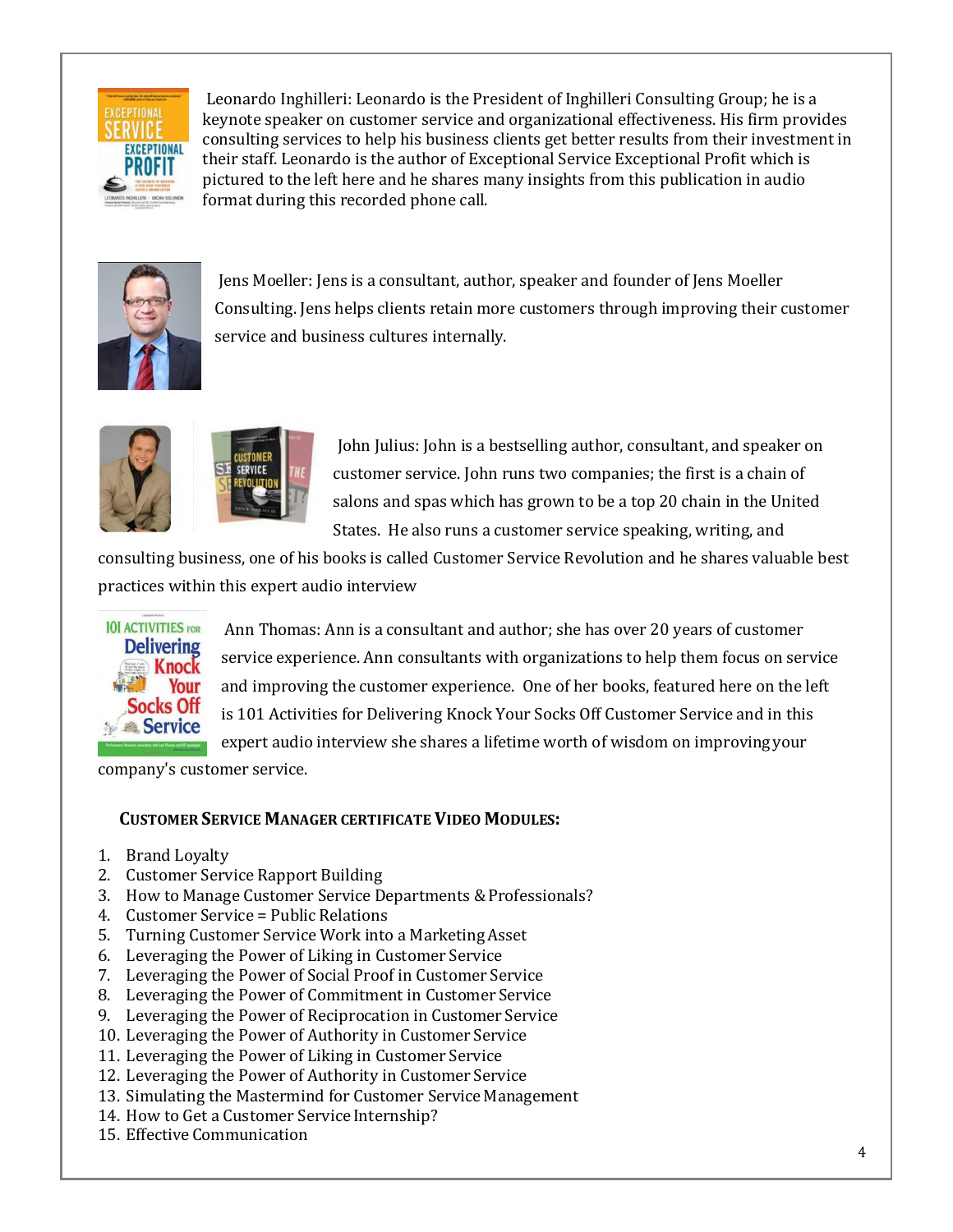- 16. Solving Problems
- 17. The Customer
- 18. Customer Loyalty
- 19. Marketing Your Business
- 20. Mindshare 101
- 21. Voice Tone & Pace Tips for Customer Service
- 22. Word of Mouth: Definition & Overview
- 23. Communication Techniques
- 24. Using Body Language in Customer Service
- 25. How to Read Body Language to Improve Your Customer Service Skills
- 26. Phone Based Customer Service Tips
- 27. Customer Service Employee Empowerment Tips
- 28. Dealing With Difficult Customers
- 29. Turning Satisfied Customers Into Loyal Customers
- 30. Customer Service Tools
- 31. Customer Service Mistakes
- 32. Customer Loyalty 101
- 33. Customer Service as a Sales Vehicle
- 34. Customer Service Motivators
- 35. Customer Service Call Center Trends
- 36. Call Center Customer ServiceOverview
- 37. Call Center Customer Service Best Practices

#### **TIMELINE & EXAMINATION DATES:**

Programs are offered through open enrollment, making our programs 100% flexible with your current work or academic schedule. After joining you may select an examination date that works best for you. We offer the certification exam on the 1st Wednesday of each new month.

The Business Training Institute exams are administered 100% online. When you have completed the strategic project (outlined later in this study guide), please follow the project submission instructions. Once you have submitted your completed project, you are welcome to schedule your exam date.

**Please note that your exam date request must be received at least 2 weeks before the exam date.** For example, if you would like to sit for the January 10th exam, we would need to receive your request no later than December 27th.

#### **To register for an examination date:**

- 1.) Email your completed CSMC project (*explained in detail in this study guide*).
- 2.) Include your desired exam date in the email with your completed project.

#### **BENEFITS OF THE CSMC:**

- Specialized knowledge and instructions on how to attract, retain, and create loyal clients to build business through exceptional customer service.
- Confidence, an improved resume, and the right tools to use when facing customer service challenges.
- Training on customer service fundamentals and best practices that may be used in phone, inperson, email, or click-to-chat settings.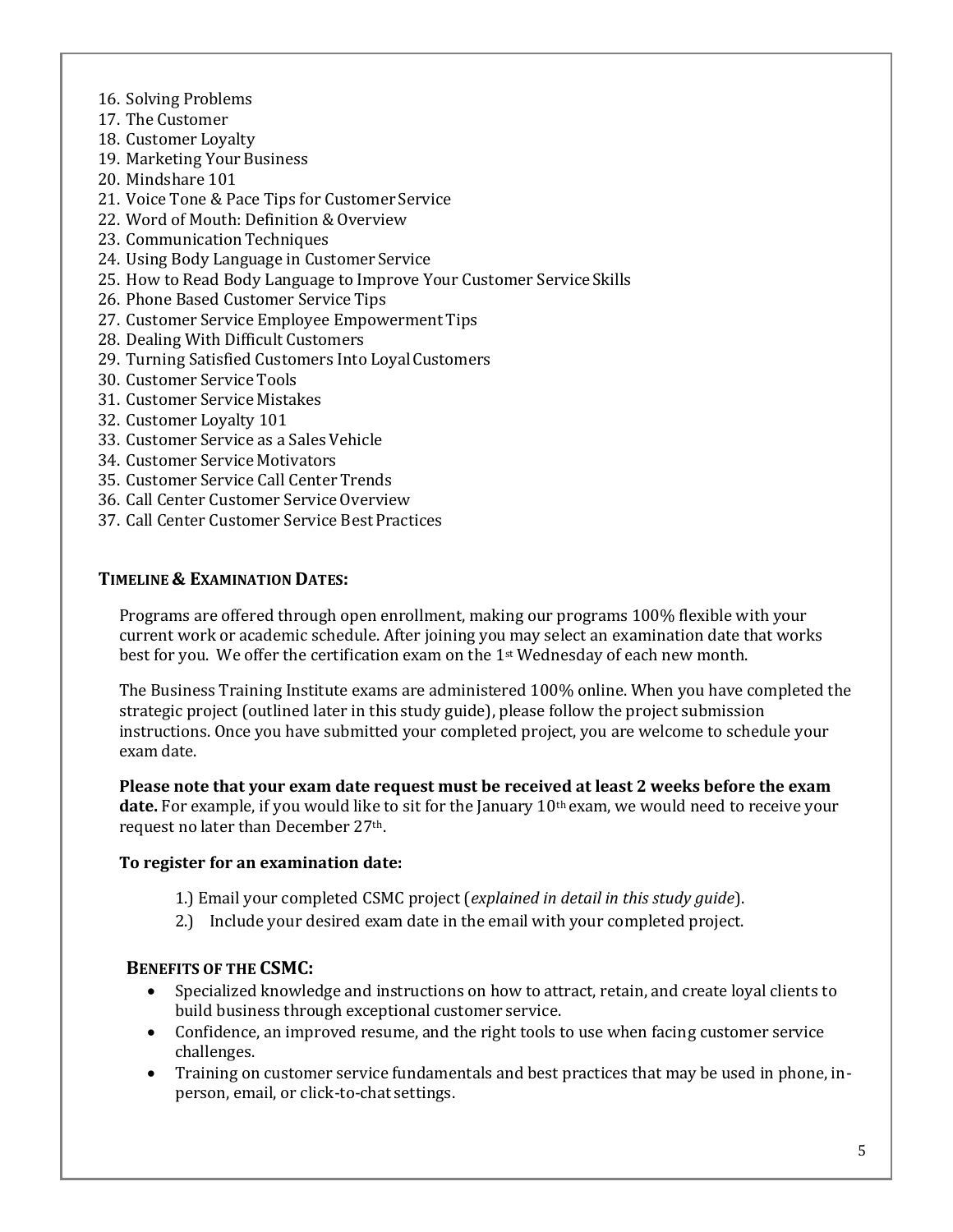- Proof that you have mastered a certain level of customer service and loyalty specific knowledge by passing our online examination, all alumni receive a certificate showing their accomplishment within our program.
- Exclusive Access to tools and multimedia training resources found online within the CSMC Certification Program.
- Add the CSMC Designation to your resume, assuring employers that you are dedicated to working in the industry, passionate about learning more, and able to work more efficiently after being promoted or hired.

### **PARTICIPANTS OF THE CSMC PROGRAM CAN INCLUDE:**

- Individuals interested in furthering his/her education and knowledge in business, customer service, and management of a customer service team
- Business owners looking to improve their company's customer service
- Seasoned management professionals looking to enter the customer serviceindustry
- New business professionals who have just taken a position as head of a customer service team
- Customer service managers looking to improve their customer service knowledge and leverage the changes the customer service industry has experienced in the past 10 years

### **LEARNING OBJECTIVES/GOALS OF THE CSMC**

- To obtain broadest spectrum of knowledge regarding the behavior and strategies needed in securing a loyal customer base.
- An understanding of the intricacies of customer loyalty.
- The right information needed to manage the people who your customers interactwith.
- Successful, proven tactics from the best sources that is applicable for the real world.

#### **THE CSMC EXAM WILL TEST PARTICIPANTS IN 6 MAIN AREAS:**

- 1. Customer Service Overview:
	- a. Industry trends
	- b. Common practices
	- c. The current landscape
- 2. Customer Loyalty:
	- a. What defines it
	- b. What is the goal of any service provider?
	- c. Practices to pursue and secure it.
- 3. The Customer:
	- a. What creates and influences their perceptions andexpectations.
	- b. Their needs and wants; how to uncover them
- 4. Problem Solving
	- a. How to handle issues
	- b. Work within acceptable terms to satisfy thecustomer
	- c. Dealing with difficult situations andpeople
- 5. Company Culture and Organizational Leadership
	- a. How company culture, attitudes and leadershipimpact customer service
	- b. The existing skewed perceptions and what companies must do toimprove
- 6. Effective Communication Skills
	- a. Phone
	- b. Email
	- c. Phrases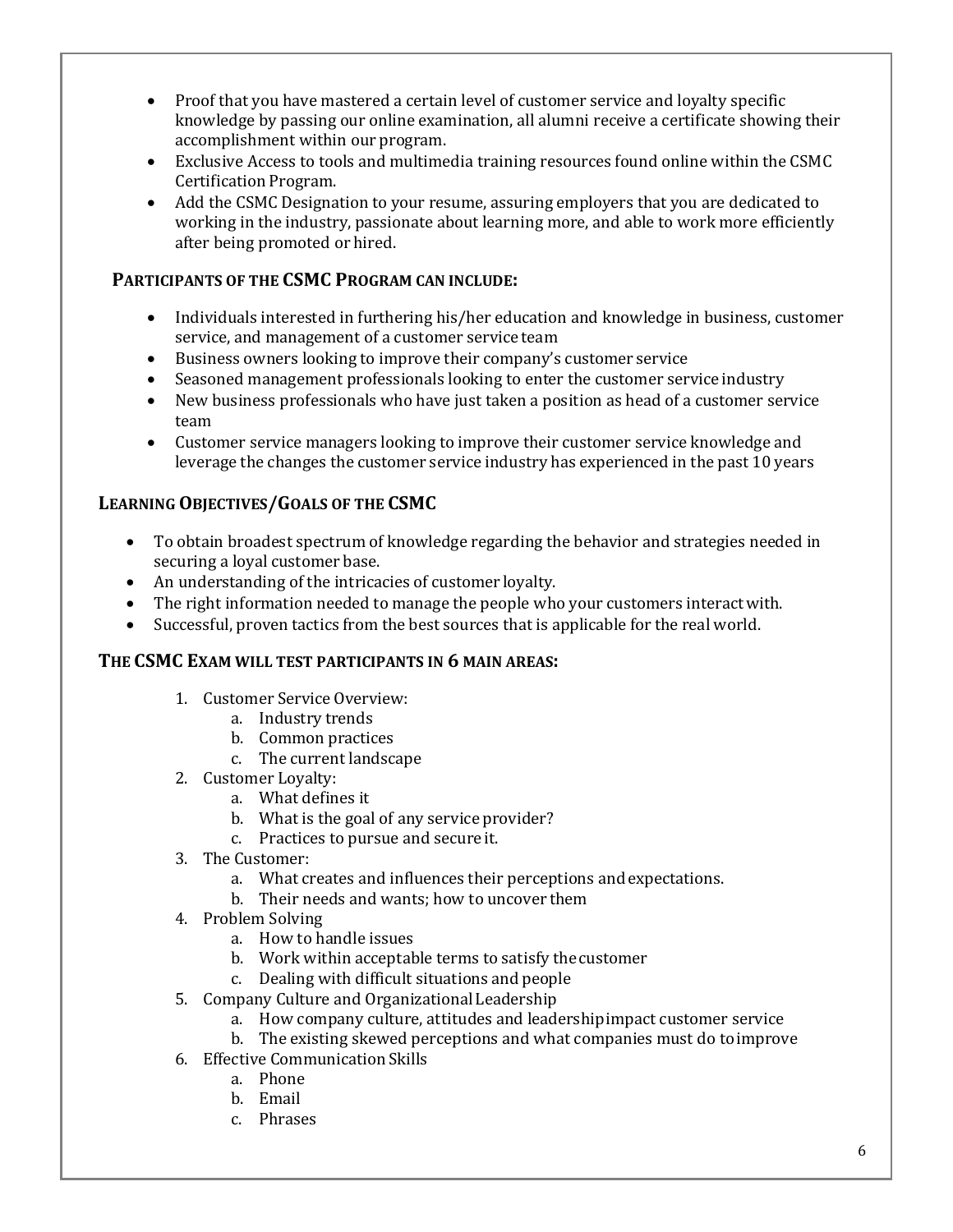d. Evaluation techniques

### **III. REQUIRED READING**

- 1. Delivering Knock Your Socks Off Customer Service by Kristen Anderson and Ron Zemke. ISBN :0814479707
- 2. Building Great Customer Experiences by Colin Shaw and John Ivens. ISBN1403939497
- 3. Customer Satisfaction is Worthless; Customer Loyalty is Priceless by Jeffrey Gitomer ISBN: 188516730X

# **IV. CUSTOMER SERVICE MANAGER CERTIFICATE (CSMC) STRATEGICPROJECT:**

The Customer Service Manager Certificate (CSMC) Program requires participants to complete a Strategic Customer Service Project to graduate from the program. This plan is worth 100 points and accounts for 50% of the total grade within the program.

As such, non-submission of this strategic plan will result in an automatic failing grade for the CSMC program. If you have any questions, please email us at **[Team@BusinessTraining.com.](mailto:Team@BusinessTraining.com.)**

This is a four (4) part Strategic Project, both the scenarios and the essay must be completed to receive full credit. Please be sure to complete the project in full before submitting your work.

**Project Goal**: (Scenario 1, 2 & 3) For this part of the Strategic Project, please use the following information for each scenario to create a solution. Please be sure to provide a solution that will not only appease the customer but prevent further complaints (internal) or word-of-mouth (external). There is no length requirement, so long as you provide a solution. Please keep answers under 500 words.

**Project Goal**: (Essay #4) Your essay must be at least two paragraphs long and answer the question fully. The more complete your answer is will determine the grade given.

**Requirements/Grading**: There is no specific format in which this project needs to be submitted. You may use Microsoft Word or PowerPoint just as an example. Please keep in mind this project is 50% of your grade and the more work you put into it will be reflected in the grade given.

Once the project is complete please send to [Team@BusinessTraining.com](mailto:Team@BusinessTraining.com) *tests cannot be scheduled until your project has been submitted.* To schedule yourself for an exam, date the project and a test date request must be submitted 2 weeks before the exam. For instance, to be eligible for the October 10th exam date you must submit your project and test date request no later than September 26th.

The information for the CSMS project is outlined on the next page.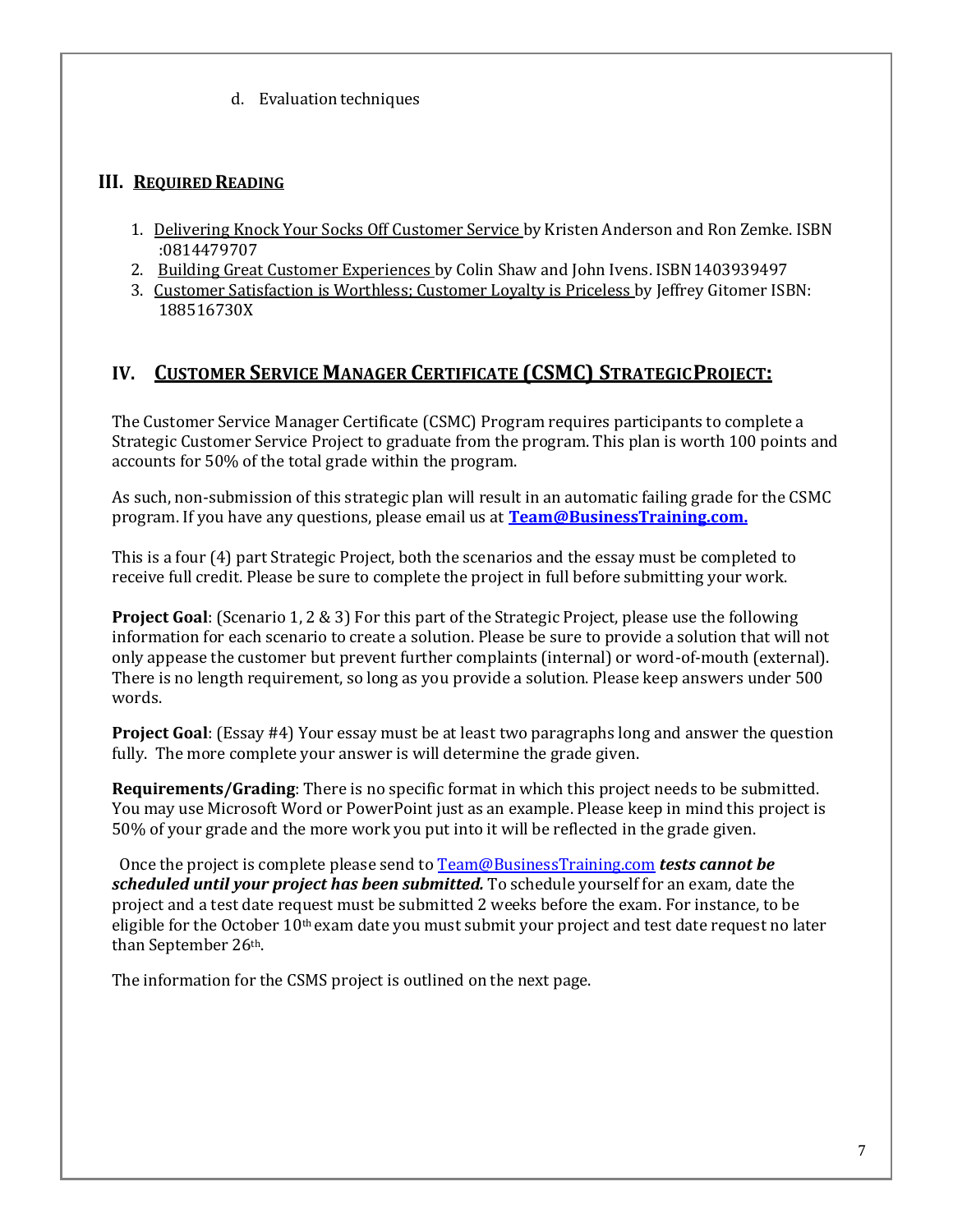#### **SCENARIOS**:

#### **1. Ms. Childs:**

#### *The Scenario:*

You are a customer service manager for a large software company's customer service centers. One of the largest sellers you offer support for is a computer software product for photo imaging. You and your customer service representatives are not certified to give technical support, but you have all gone through training of installation, activation, and registration of the program, so you all know the basics.

You get a call from one of your reps about an upset customer, Mrs. Childs.

Mrs. Childs is a retired widow who lives alone. She is using your product, but is unable to make a simple change to some files on her computer, and is now calling to ask for your assistance. She is hard of hearing, not familiar with technology, and very afraid of being taken advantage of. She is also threatening to refund her product.

She is calling today in the hopes of getting some technical support, and would like to utilize the free support the product says is available to purchasers of the product. She has not yet registered her product, however, a requirement to receive the free support. Registration is normally optional, and not a requirement to use the product, but is required to receive the technical support.

Since it is optional, she does not want to register (and she will tell you this again), but still wants to get her free support for the program she is unable to use. She does not fully understand what registration is, and does not want to give out her personal information. This information is required, however, for Tech Support to offer her any support.

Registration ensures that, should the customer lose their CD Jewel Case or Serial Number, they can access it through a simple phone call to your company. It also ensures that you have a record of their calls so that they do not have to repeat themselves repeatedly, and the next time they call, you can pick up where you left off. It also means that she can call up to 2 more times with the same issue (if it is not solved, reoccurs, etc.) and continue receiving support for the same case (which is already comped.) If she does not complete registration, follow-up support calls cannot be made (since there will be no record), and future support calls will be charged at \$50/case.

Registration takes 2 minutes and requires the program serial number, a first and last name, email address, phone number, and address. For this promotion, the code on the box for the free support is also needed.

The solution with Tech Support may be an easy one (since she most likely misread the instructions), but she is also a slow computer user and technicians are paid a higher hourly wage. They can only be sent paying (or registered) customers, unless approved by the manager. Too much free support is something the company cannot offer, but the manager does can approve free support.

You tell your rep that you will take the call.

*Questions*: *What do you tell Mrs. Childs? What is your solution? Please write your "script" of what you would tell Mrs. Childs. You want to avoid her hanging up unhappy. Please feel free to rationalize and explain the reasoning you used for saying one thing or offering one solution over another.*

### **2. Ms. Childs, Part 2:**

*The Scenario:* <sup>8</sup>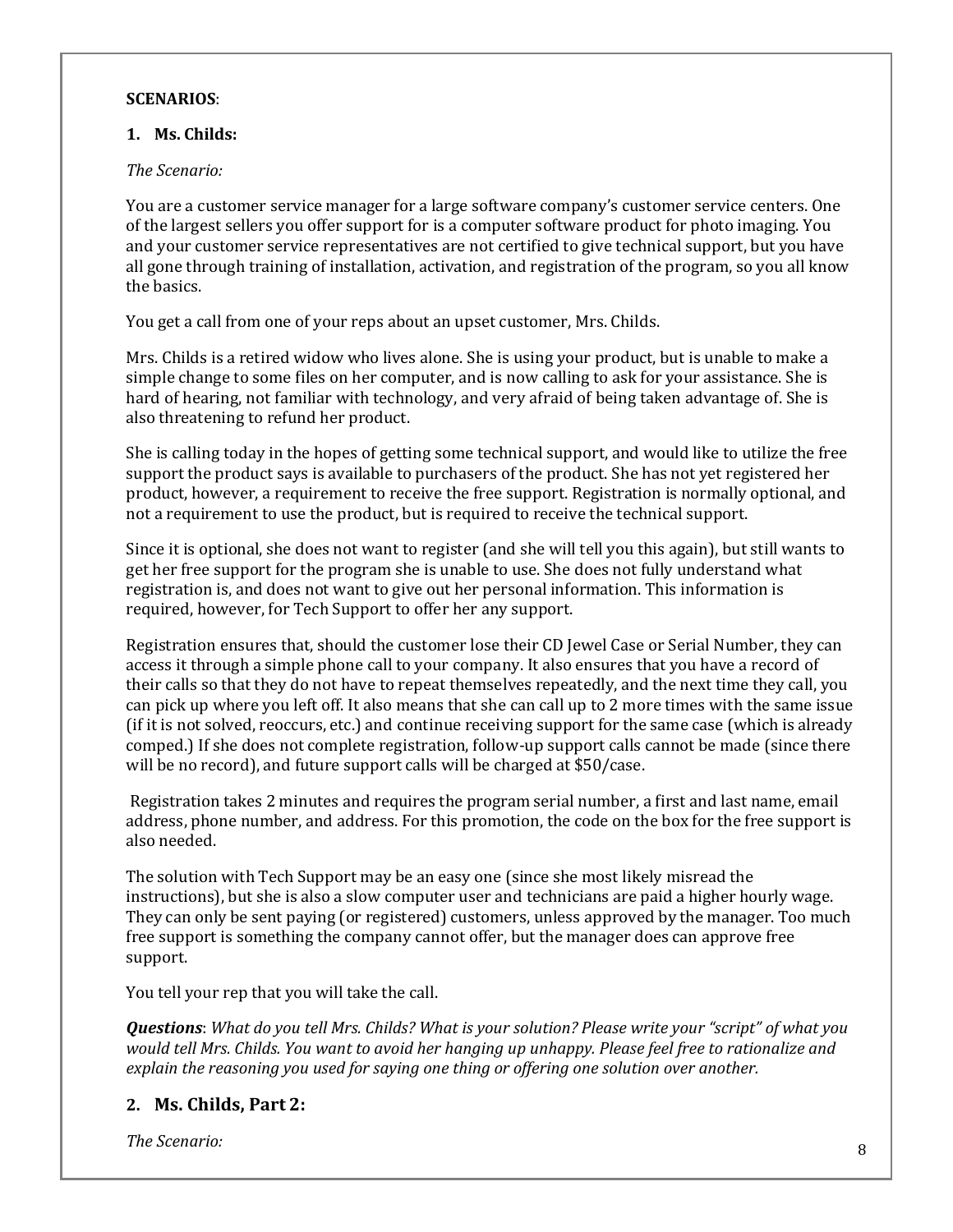Please read the information from Scenario #1. Mrs. Childs decided not to register her program and is now calling for the same issue. She was given free support, though she didn't register her program, and now wants to talk to Tech Support again. Since she didn't register her program, there is no record of her call, and she must now pay for support.

#### *Question: What do you tell Mrs. Childs this time?*

#### **3. Mr. Smith:**

#### *The Overall Scenario:*

You are a manager of a large hotel chain in Portland, Oregon. You have been instructed by your boss (who has just completed the CMSC) that customers should be treated with great respect (even the difficult ones). You're told that you can go above and beyond your normal duties, or at least what is provided in a service or product purchased by a client. For example, normal delivery time on a room service order is 30 minutes. Delivering it in 20 or less is going above and beyond. Also providing something on the menu for free that costs little to add, such as an extra sauce the customer asks about, is something you can do. So long as the actual cost of the product is outweighed by the possibility of a loyal customer telling others about your service, you've been told you can do it. (The owner will, however, step in if someone is going overboard with giving things away for free.)

Your boss mentions "fixed costs", and how you can use them to your advantage. Fixed costs are things like rent, which will not change depending on how many guests the hotel has. That loss margin can decrease, however, if more rooms are full.

With your new instructions, you're presented with some ideal opportunities to try out the new customer service strategy.

#### *The Customer Scenario:*

Mr. Smith comes in to your hotel once a month for business. He stays for 4 nights and 5 days each time. He stays in a single room with simple amenities and doesn't cause trouble. He never seems overly thrilled with service, but your low rates, coupled with the hotel's location, seem to keep him coming back. Your competitors across the way, however, are offering a promotion: the same room, *for less*. Smith tells you about this as he's checking in. He mentions the flight was terrible this time, and the rental car wasn't what he was hoping to get. He also asks if the hotel bar is closed; you say it is, and that he just missed it closing 15 minutes ago. His flight was delayed, he says, and he looks noticeably disappointed.

*Question: Within reason (so you don't lose your job), what are some things you can offer to Mr. Smith to ensure he continues coming to your hotel?*

#### **4. Essay**

In at least 2 paragraphs describe what being a stellar customer service representative/manager entails from the information provided in the online content and required readings. Include qualities, aptitude, experience, attitude etc.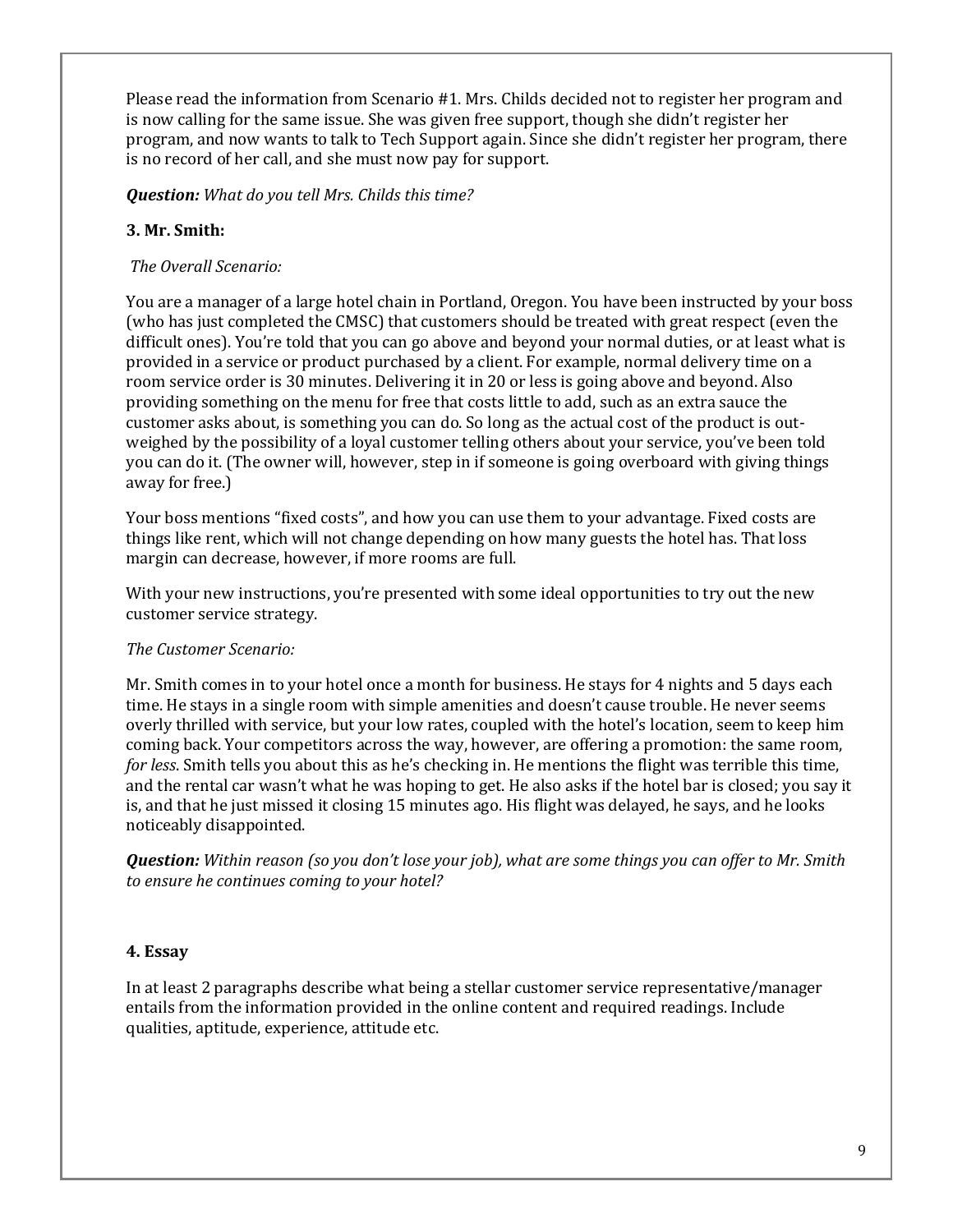### **CSMC EXAM PREPARATION**

#### **EXAM COMPOSITION:**

There is a total of 100 points available to earn for the exam, 80 of which can be earned from the multiple choice or true/ false questions that are worth 1 point each, and 20 of which can be earned from 2 short answer questions that are worth 10 points each.

| <b>Topics and Weights</b>                             |                          |
|-------------------------------------------------------|--------------------------|
| Customer Service Overview                             | 14 MC questions (14 pts) |
| <b>Customer Loyalty</b>                               | 12 MC questions (12 pts) |
| The Customer                                          | 14 MC questions (14 pts) |
| Problem Solving                                       | 14 MC questions (14 pts) |
| Company Culture & Organizational<br>Leadership        | 12 MC questions (12 pts) |
| <b>Effective Communication Skills</b>                 | 14 MC questions (14 pts) |
| Case Study Examples/ Situational 2 Essay<br>Questions | 2 Questions (20 pts)     |

Please see below for the composition and distribution of the points in-depth.

You will have 2 hours to complete the exam. Those who have not made the effort to read the materials will have a hard time completing the exam within the allotted time, but for participants who have read the required readings 2 hours will be sufficient.

#### **To pass the CSMC certification and earn the CSMC title, participants must earn a minimum grade of 80%.**

#### **TERMS AND CONCEPTS TO KNOW:**

Below, please find the exam topics and the corresponding terms and concepts that you should be able to define after having read the required readings.

Please define the terms from the required readings rather than a dictionary. You will be tested on the definitions that authors have written.

#### **Customer Service Overview**

- Competitive advantage
- Brand
- Differentiation
- Customer experience (CE)
- $\bullet$  The physical CE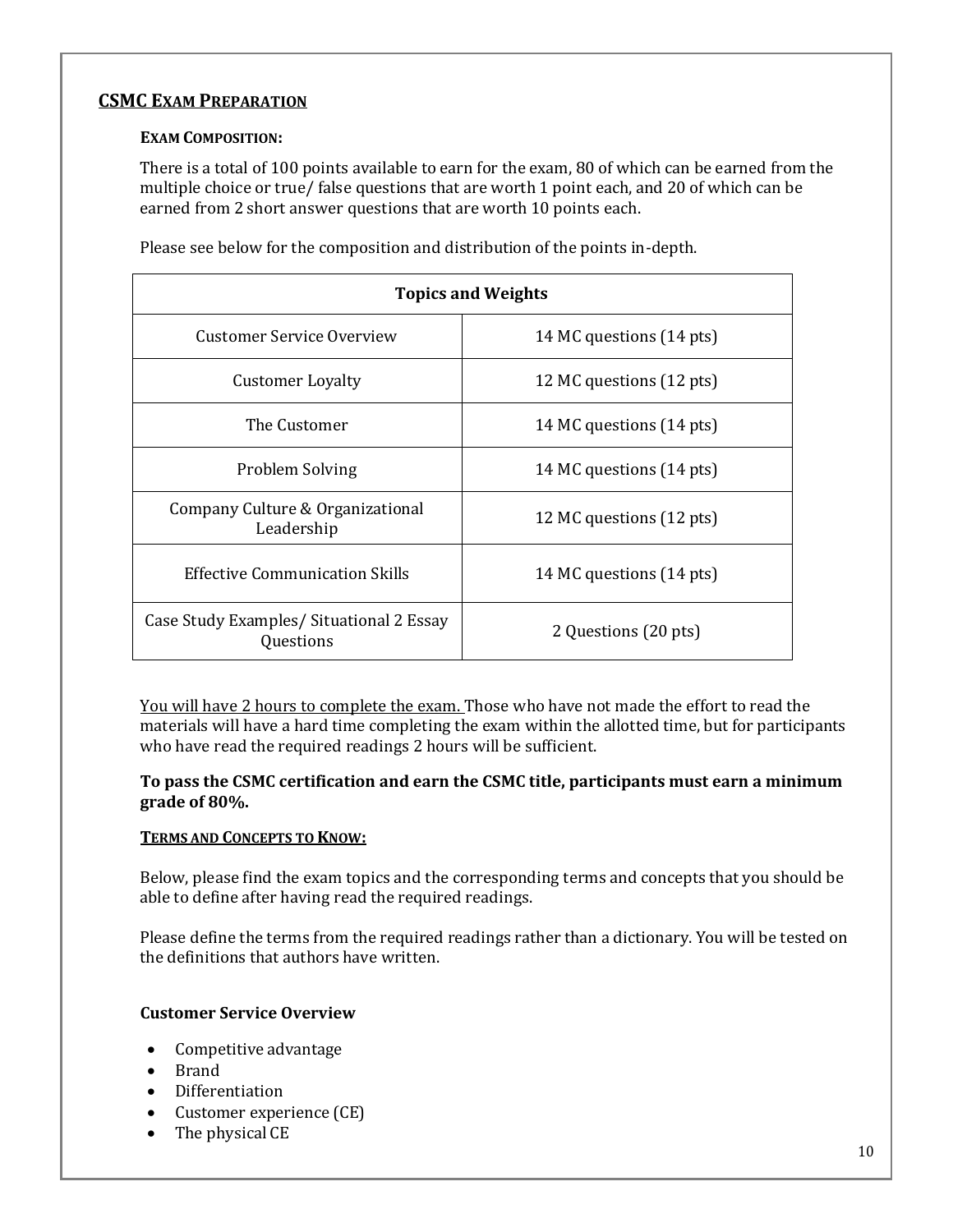- The emotional CE
- Expectations
- Word of mouth
- Embodying the brand
- Commoditization
- Call centers
- Product
- Perception
- Brand promise

#### **Customer Loyalty**

- Loyalty
- Trust
- Transparency
- CRM –Customer Relationship Management
- Tangibles
- Responsiveness
- Reliability
- Reassurance
- Reassurance
- Internal customers

#### **The Customer**

- Stages of the customer experience
- Attitude
- Motivators
- Closed ended vs. opened-ended questions
- Asking questions
- Emotional intelligence
- Motivations
- The catch point
- Consistency
- Standards
- **•** Initiatives

#### **Problem Solving**

- Emotional awareness
- Empathy
- Business objectives
- Benchmarking
- Internal communication
- Rule breaking-types of rules
- Measures
- Targets
- Satisfaction
- Promises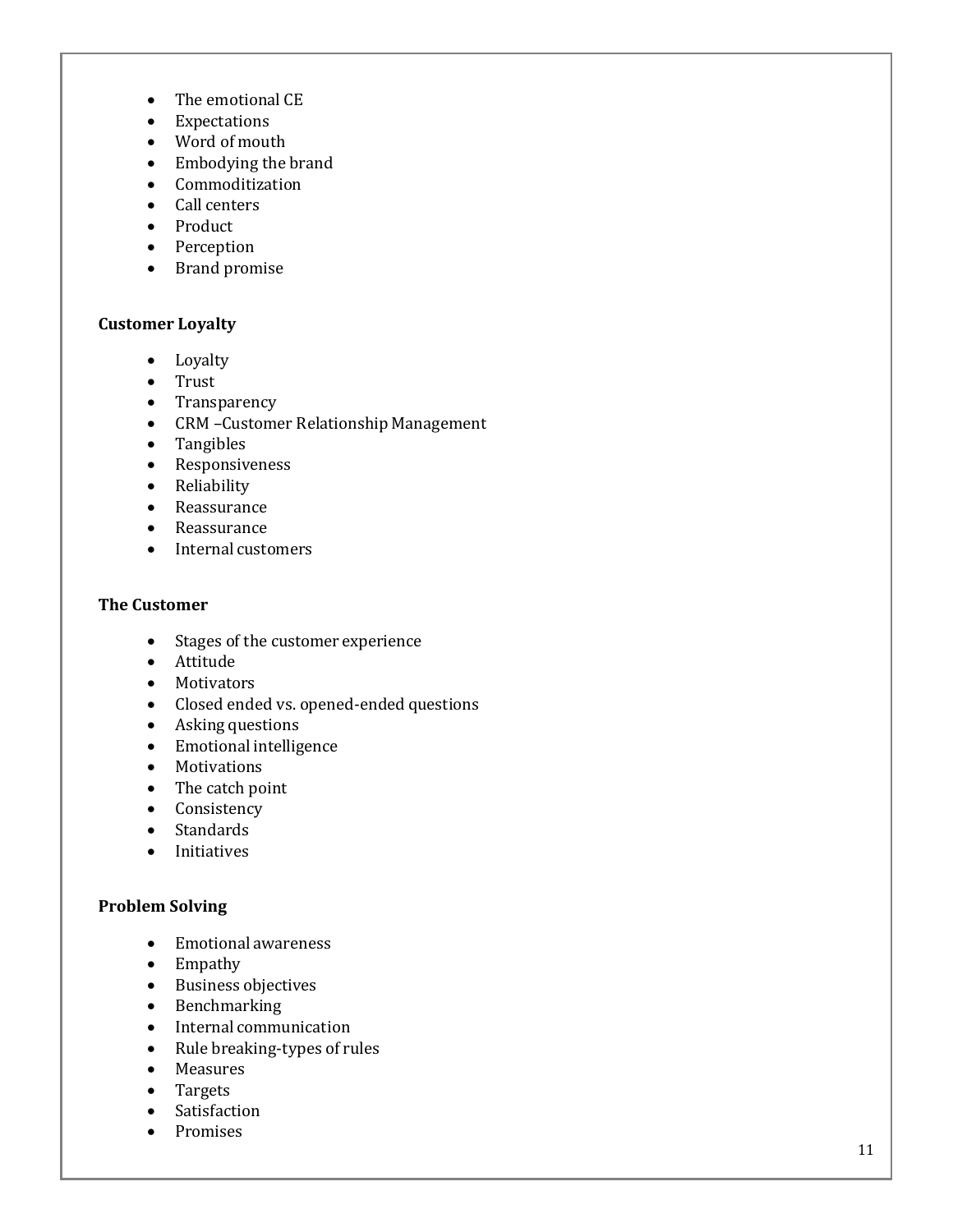- Taking responsibility
- Apologies
- Recovery

#### **Organization and Culture**

- Culture
- Empowerment
- Operations
- Awareness
- Overlaps
- Transactional costs
- Ownership
- Involvement
- Consistency
- Inside-out culture
- Outside-in culture
- Defined Culture
- Aligned culture
- Signed culture
- Designed Culture
- Leadership
- Multi-channels of communication

#### **Effective Communication**

- Greetings
- First impressions
- Visual impressions
- Accountability
- Non-verbal communication
- Listening
- Trigger words
- Rapport building
- Transferring calls
- Satisfactory
- Policy
- Rules
- Voice tone and pace
- Body language
- Sympathy

#### **SAMPLE QUESTIONS:**

1. Which one of the following is NOT a reason for current poor customer service?

- a. No written principles
- b. Infrequent employee training
- c. The goal is to satisfy customers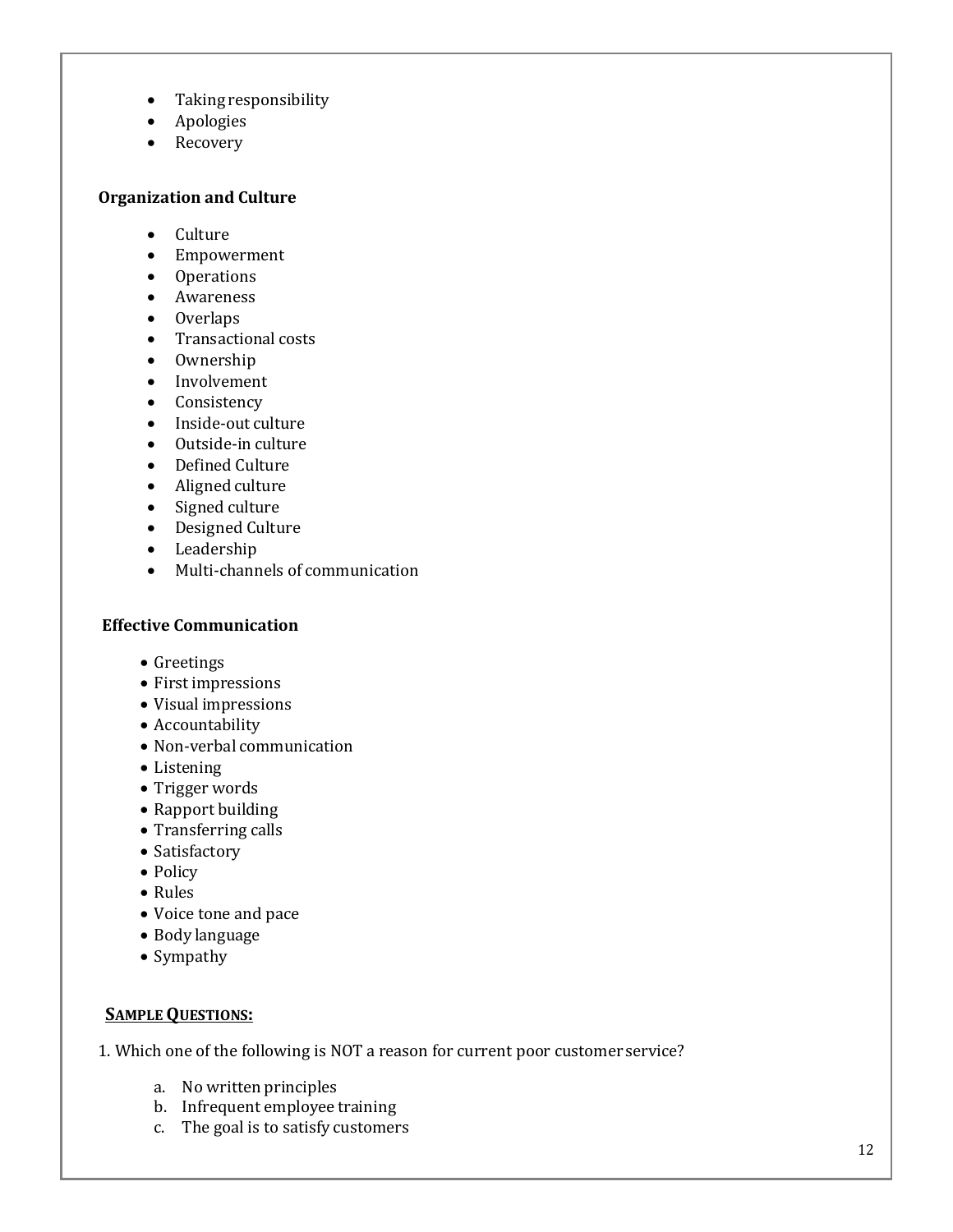d. Fierce competition

2. The key Customer Experience Differentiator is:

a. Price

b. Features

c. Feelings

d. Quality

3. One of the major evaluations of customer service is responsiveness. An example of responsive service that goes above and beyond to provide the ultimate experienceis:

a. A short call queue

b. Asking the customer their time needs and then agreeing to and delivering on thatrequest.

c. Giving the customer a time window for product/ service delivery, aka. 'ready next week…'to not over promise and under deliver.

d. Providing a comfortable waiting area with beverages, magazines, etc.

4. Which of the following is NOT a major evaluation of exceptional customer service?

- a. Reliability
- b. Assurance
- c. Satisfaction
- d. Tangibles

5. Often overlooked, competitive advantages aren't the most obvious. An example of a clothing retailers would be:

- a. Best value
- b. The most prevalent advertising
- c. Celebrity endorsements and expert accolades
- d. A non-expiring return policy

6. What is the fundamental aspect of great customer experiences that result in long-term competitive advantage?

- a. Emotional connection
- b. Proven reliability
- c. Actualized value
- d. Ultimate convenience

7. The value of retaining existing customers is undeniable. Per the Technical Assistance Research Programs, Inc. (TARP), at least how much more does it cost to obtain a new customer than to keep a current one?

- A. 5 times as much
- B. Double the amount
- C. Up to 2 percent more depending on advertising quality
- D. 10 times as much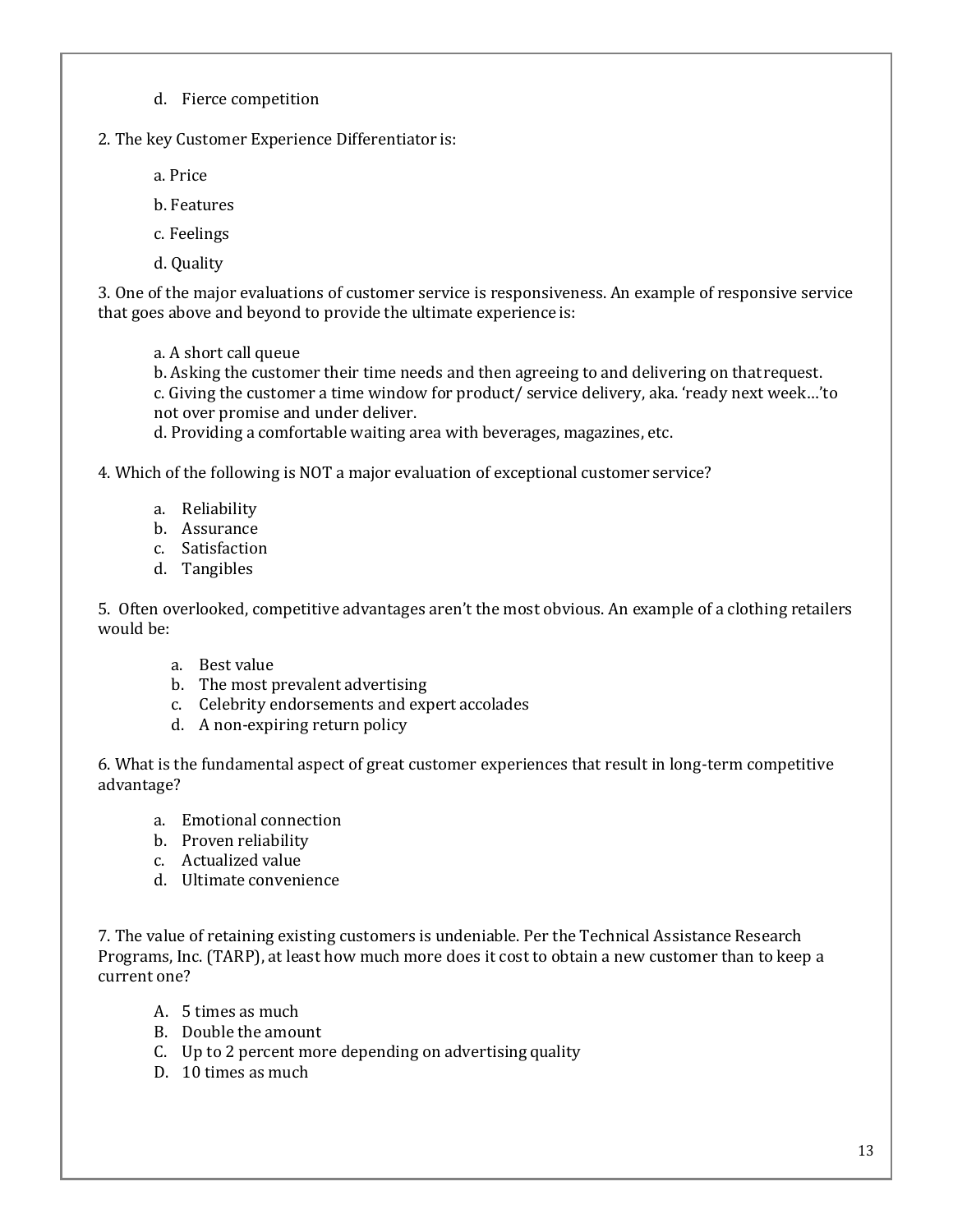# **V. BOOK REVIEWS**



### **Delivering Knock Your Socks Off Customer Service**

Anderson and Zemke give the truth, straight and simple, about truly great customer service and the components of relationship building involved in any interaction. Outlining behaviors and problem solving tactics, their strategies ensure delivery of the highest standard of service every time.

# **Part I: The Fundamental Principles of KYSO (knock your socks off) Service**

1. The one unbreakable rule:

You ARE the company- use "I" instead of "we", don't mention policy.

2. Know what KYSO Service is:

3. **Reliable**-keeping the service promise

- a. Organizational commitments: Through ads, communication materials, product warranties, etc. the company has promised certain things in the eyes of thecustomer.
- b. The customers' expectations take the form of promises in their minds common expectations-from past experiences, competitor interactions and expectations;they bring these preset perspectives to the table.
- c. Personal promises-promises you or another employee has made you must manage these promises- once you know what they expect, you must formulate the promises you make based on what you can and cannot do for the customer.
- d. When promises are broken- first apologizing, don't place blame.
- e. Timing is everything find out what the customer now needs and do what you canto provide it in feasible, reliable terms and facts.
	- Find out the customer's time frame-how soon is soon? What do they expect from you?
	- When setting a deadline, be realistic and be certain you can meetit.
	- Customers will be more dissatisfied with uncertainty than having to waitgive them the whole truth.

4. **Responsiveness** - it reassures customers when you follow through on your promise delivery schedules for example are especially important.

5. **Reassuring**- being friendly and well-mannered goes a long way, but proving your competency and reassuring the delivery of results is what matters. Trust is built on your knowledge, comprised of:

- a. Product knowledge-features, benefits, advantages etc.
- b. Company knowledge- know how the organization works so you can guide them towho can help them
- c. Listening skills- expect you to listen, understand and respond to any inquiry. Ask pertinent questions to uncover more information of the issue to get to the heart of the problem to fix it.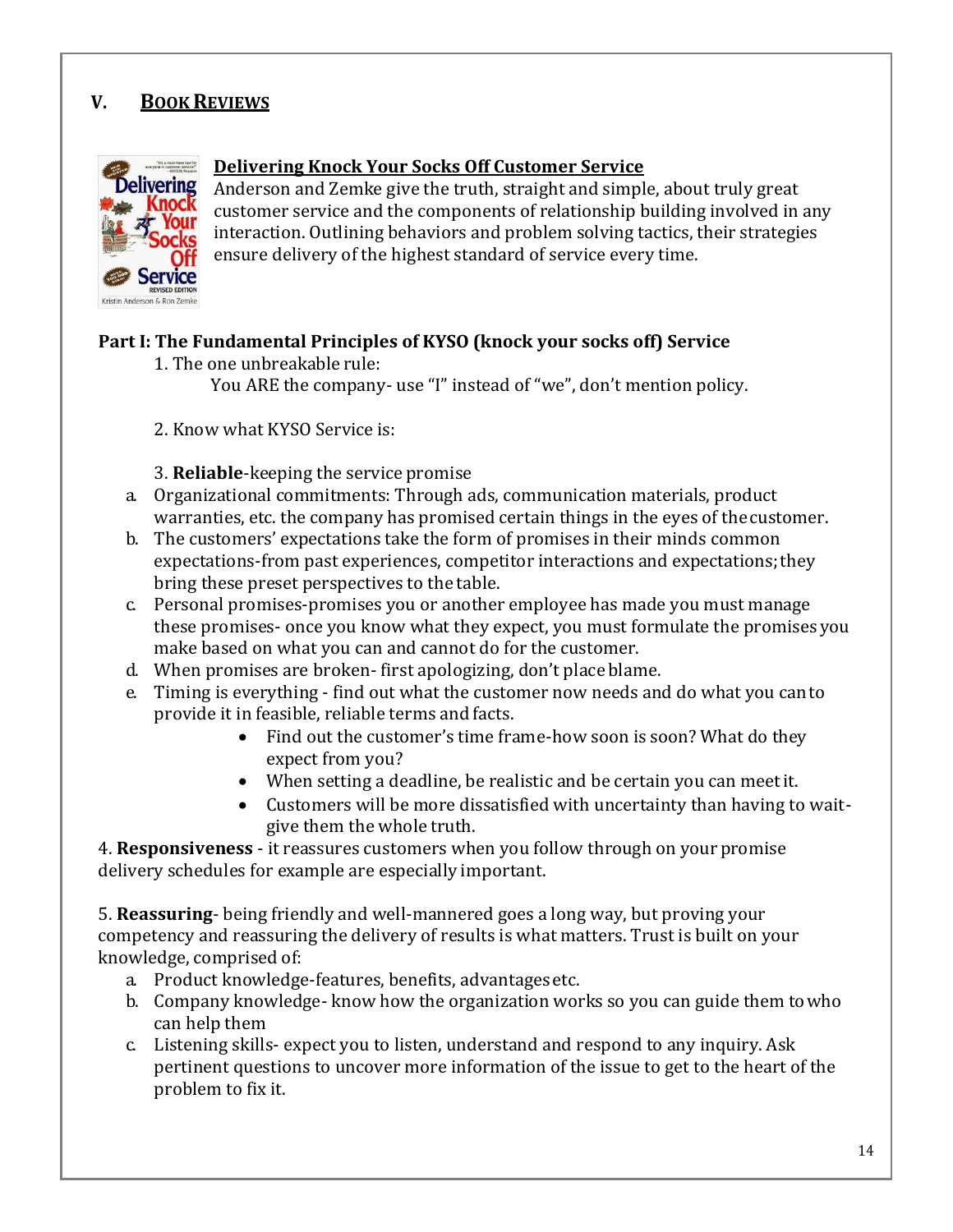- d. Problem solving skills-customers expect you'll recognize their needs and quickly align them with services your organization provides. They expect you to be able to fix whatever goes wrong fast.
- e. Not just first impressions, but the entire interaction conveys your competency. Your mannerisms, dress, couth, etc. all can either help reassure a customer or hinder obtaining their trust.

6. **Empathetic**-Everyone has different emotional states and responds to different approaches-customize your strategy to their personality to generate better results.

 Empathy vs. sympathy--sympathy means identifying with and even taking on another's emotion, whereas empathy involves acknowledging and affirming another's emotional state.

 Be emotionally aware and sensitive, but remain emotionally uninvolved. Essential to stay calm and professional, while still showing youcare.

7. **Tangibles**- it's tough to define and describe an experience or feeling. While it's hard to put service into tangibles, it must be- all about quality not quantity.

8. **Customers** are everywhere- inside and out

- External-those that buy your products and services
- Internal-employees-their work and success is dependent on your work–identify them!
- Treating internal well conveys a positive perception to the externals.

# **9.Ten Deadly Sins of Customer Service:**

- 1. Saying I don't know-customers expect you to know the answer or at least who else does that you can put them in touch with. Say I'll find outinstead.
- 2. I don't care-reassure them, show you care!
- 3. I can't be bothered-the customer is your priority above all else- show them theyare.
- 4. 'I don't like you'-customers can be sensitive to subtleties, do your best to convey friendliness and hide any personal grievances.
- 5. 'I know it all'-Don't get at solving the issue until the customer has fully communicated their problem---listen first, then act.
- 6. 'You don't know anything'- don't be condescending, help them understand it versus belittling them. There are no dumb questions.
- 7. 'We don't want your kind'-don't judge anyone and be sure not to appear that you are regardless of race, dress, etc. treat everyone equal, you never know who could turn out to be the best customer.
- 8. 'Don't come back'-don't act inconvenienced, annoyed etc. convey you want to see them again in the future.
- 9. 'I'm right and you're wrong'-don't argue with them, it's a personal pride issue; instead try to give them the benefit of the doubt.
- 10. Hurry up and wait-don't waste their time, ever!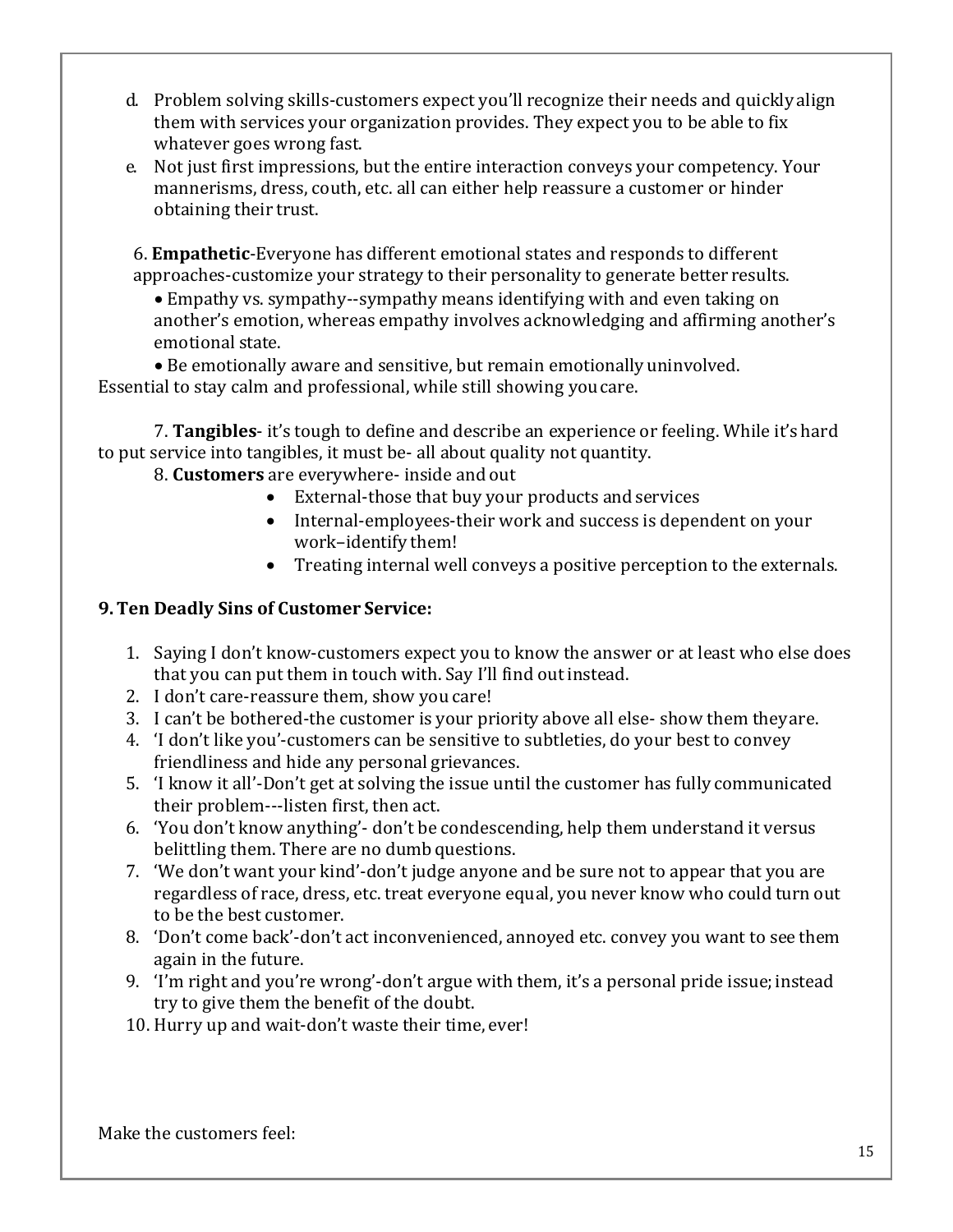Heard, understood, liked, respected, feel helped, appreciated and respected.

# 10. **Customer Service** is always-the Customer

- 1. The customer is NOT always right
- 2. Without admitting the problem and misunderstanding, you cannot solve it.
- 3. How to make the customer right?
	- a. Assume innocence-they may be explaining it wrong or are simply misunderstand— help them obtain the correct information without making them feel dumb.
	- b. Look for teaching opportunities: what information could they have usedbefore the issue arose?
	- c. Make sure they get it all and are in the state to be receptive-angry peopleoften don't want to be told or taught anything.
	- d. Believe them-try to see if anything they are saying is in fact true. It's betterto assume than to write them off as wrong.
	- e. Verify info. In front of them-double check the rules, etc.

# **Part II**

# **11. Honesty is the only policy because:**

- It always catches up to you
- Customers respect honesty
- You feel good about yourself which translates in your performance

# **12. Broken Rule**

- Purpose of rules is to make things run more smoothly, effectively and organized, yet not all achieve this goal
- Rules vs. assumptions
- Don't assume there's a rule-find out for sure!
- There are types of rules: Red and Blue
	- o Red: Serious consequences; legal, safety, rule cannot bebent
	- o Blue: More policy centered and often need adjusting based on the scenario – use your experience and judgement to decide proper changes – know your own limits and when you need to check with a manager
- Learn why a rule is there in the first place this will allow you to determine its color/type, know it nature and the consequences

# **13. Do the right Thing regardless!**

- Knowledge-know company rules, why they're there, etc. knowing customer's needs and expectations is also critical, along with the technical aspect to the job and the personal skills necessary to deal with problems.
- Action-oriented- take initiative, own the situation.
- Making judgments based on customer needs/use of the product. The 'policy' is to provide and often not in 'told' ways.
- Does the real situation
	- 1. Break a red rule
	- 2. If it's a blue rule what is the result why is it and what are the consequences <sup>16</sup>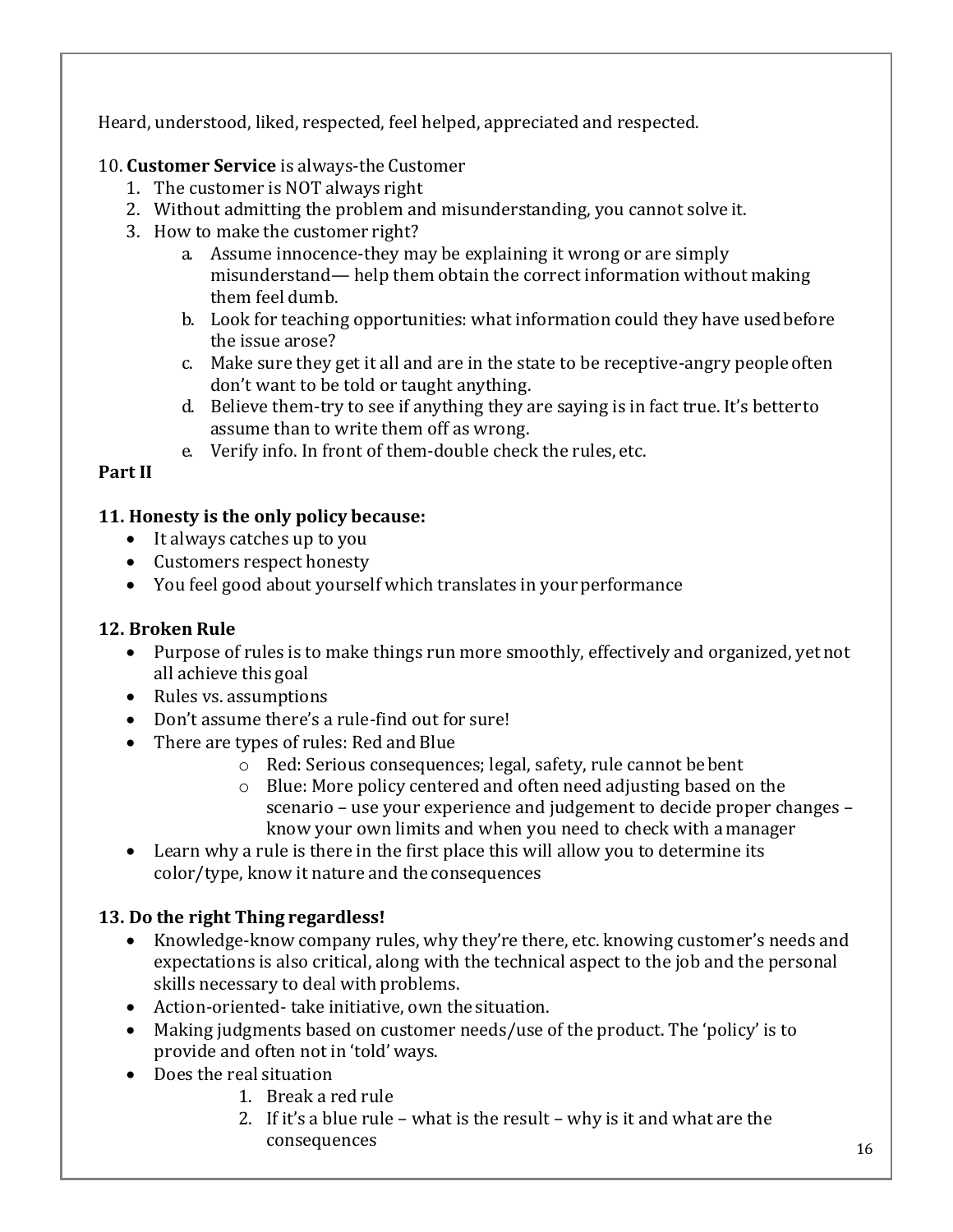3. Who should make the final decision – are you in the position to do so or should you check with your manager?

# **14. Listening as a skill – use it!**

- o When you listen well you:
	- Determine the customer's wants and needs
	- Prevent misunderstandings
	- Get clues on how to improve service, increase sales
	- Build long-term customer relationships
	- o Listening can be learned
		- Write stuff down-begin formulating ideas, but don't lose focus
		- Use it to reflect back-confirm what you heard
		- Ask if you're unclear on any of it
		- Reiterate critical information-spellings, contact info, etc.
	- o Barriers to effective listening
		- Noise-can you hear them well?
		- Interruptions-don't get distracted- says you don't care enough
		- Daydreaming
		- Technical issues-can't hear well, know how to operate the tech. systems
		- Stereotypes-sets up false judgments that are difficult to overcome later Trigger words and phrases-don't let them get you
		- Personality-know different types and tailor your approach accordingly Attitude-be positive, objective- don't get defensive, it limits you to hearing only want you want/expect to

# **15. Ask intelligent questions!**

# *3 Types of Questions*

- 1. Background- intros-tells you who they are, profile, etc.
	- i. Helps you evaluate if you are the right person to take call
	- ii. If protest anything, preview it and tell them you need to askcertain about certain information for their benefit.
- 2. Probing-delve deeper into the issue
	- i. Closed and open ended questions
	- ii. Ask them to tell you more
- 3. Confirmation questions
	- i. Checks & balances system-ensures you are correct and have everything you need-don't patronize when clearing up any questions they havefigure out why they don't fully understand and work with them.
	- ii. When questions go wrong.
		- 1. Timing- is it out of context?
		- 2. Ask something they think u should knowalready
		- 3. Too many questions
		- 4. Too personal- ensure confidence and preface it will be for their benefit

**16. Winning words and soothing phrases- review list of phrases- avoid conveying'I think you're stupid'** <sup>17</sup>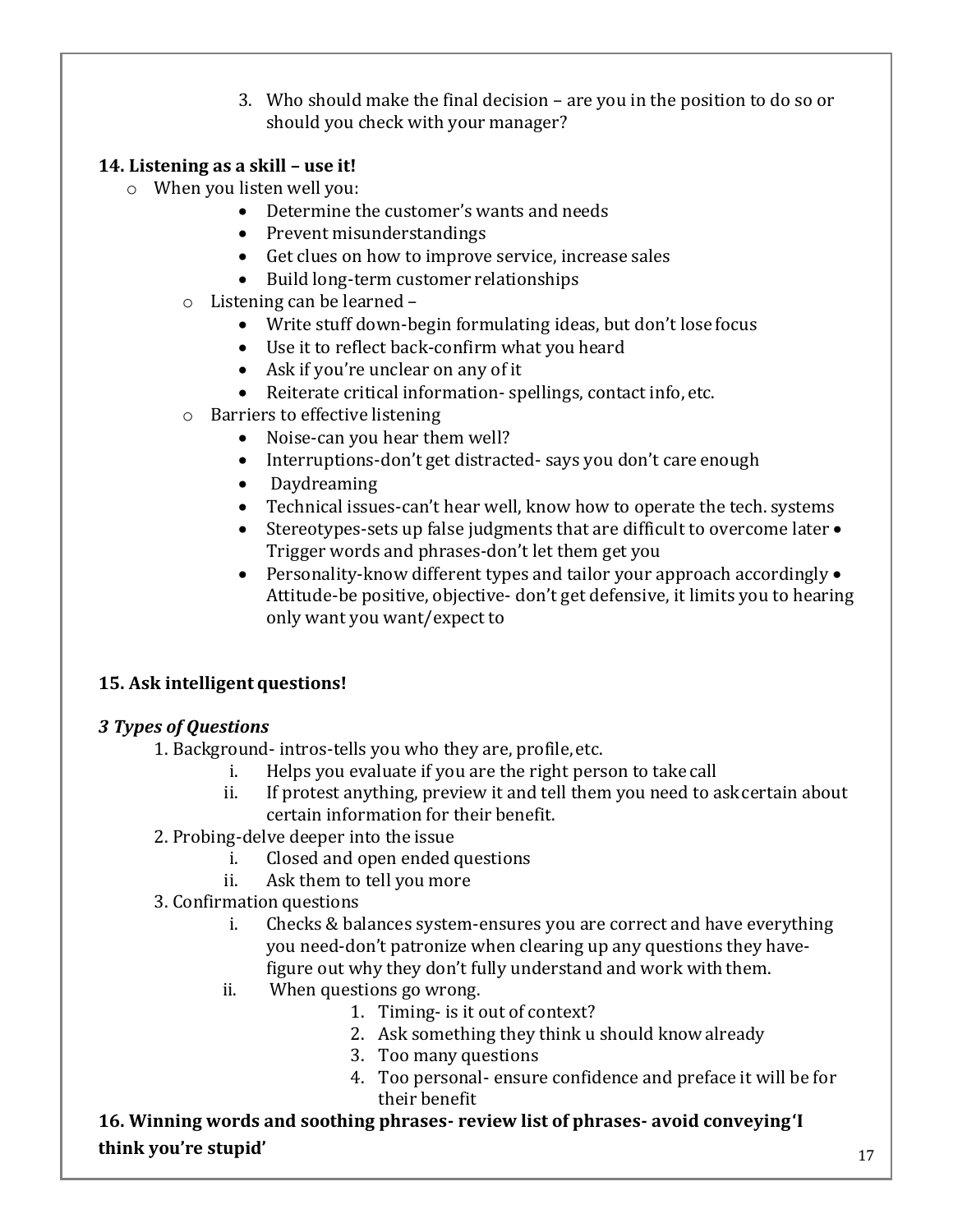### **17. Face to Face Non-Verbal communication**

- 9 basic dimensions
	- 1. Proximity
	- 2. Eye-contact
	- 3. Silence-don't be awkward, but prove you're listening
	- 4. Gestures-body language
	- 5. Posture
	- 6. Facial expression
	- 7. Physical contact
	- 8. Smell-easy on the cologne
	- **9.** Overall appearance

Read their non-verbal clues-what is their perception of you? Be perceptive yourself.

# **18. Tips for the Phone**

- Style
- o Audibility
- o Clear articulation
- o Steady pace
- o Pleasant tone
- o Enthusiastic
- Techniques:
	- o Answer quickly
	- o Greet courteously
	- o Identify yourself to caller
	- o Transfer calls professionally-try to avoid, explain why andgive new contact info
	- o Putting customers on hold-ask their permission first
	- o Take complete and accurate messages-reiterate info backto confirm 5
	- o Voicemail-be as specific as possible-when you'll be back, what info to leave, etc. and return as calls ASAP.

# 19. Putting Pen to Paper or Fingers to Keyboard

Your message – you write to:

- Confirm understanding-follow letter is a form of confirming info via written communication.
- Create documentation- paper trails help keep evidence of progress or to back-up a verbal conversation
- Solidify relationships helps make tangible and memorable fleeting in-person interactions- thank you notes, etc.

Letter Writing Tips

• Be neat and legible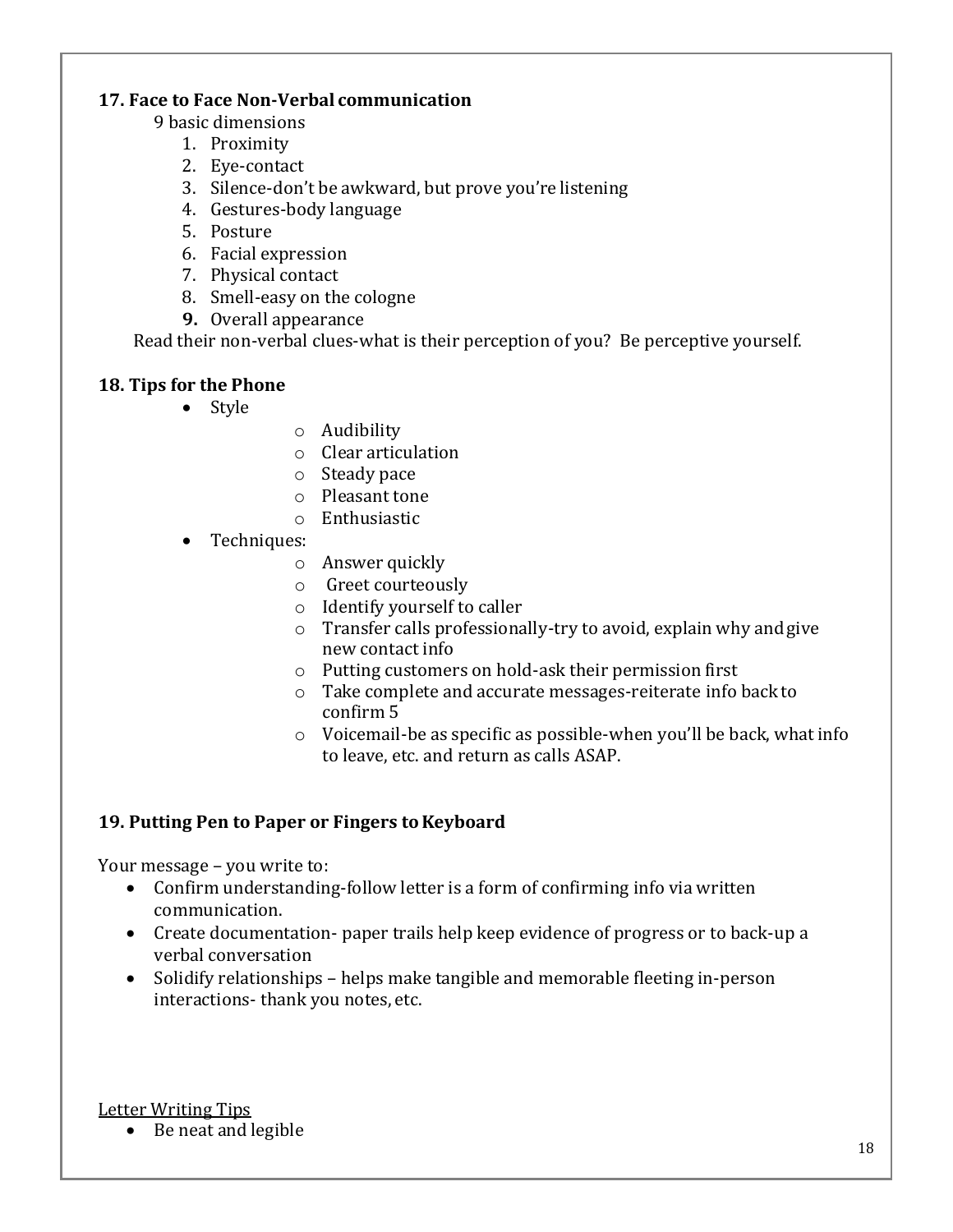- Use co. letter head
- Use standard paper, unless it's a small personal note
- Be concise-keep it to 1 page or less
- Write in first person and in active tense
- Write how you speak-don't sound bureaucratic
- Write with correct spelling and grammar.
- CONSIDER YOUR AUDIENCE! Watch jargon, etc.

### Email Tips

- Be personal
- Don't use a lot of italics, bolds, etc. keep it simple
- Don't YELL- be cognizant of how your text sounds
- The outcome: your correspondence must clearly communicate the action, if any, they need to take—what do you expect to come from that writing? Make sure your wordsget that across

# **20. Exceptional Service is in the details – Attention to detail – everythingcounts!**

The moment of truth-anytime anyone comes in to contact with your organization employees, product, ads, etc.

Managing the moment of truth:

- 1. Never stop learning-as experienced as you may be in your role, there's always more to learn and new situations to handle and new customers to dealwith.
- 2. Ask your customers-the only real way to identify customers' moments is to get them to describe them to you
- 3. Ask your company- ask for survey stats and other studies your co. does to help you identify other moments.

It's the little annoyances that drive customers away more than the big issues.

- 21. . Good selling is good service-good service is good selling Sales and service both have goal of satisfying the customer, but selling is not good service if:
	- There are no alternatives provided
	- When there is no slack-, no chance to redeem and they're mad and unwavering
	- When there is no point- don't add something on that has no relevance
	- When selling is good service
	- When the product or service the customer acquired from your company is right but there are missing pieces or another process is needed
	- When the product or service is out of date-suggest upgrade, give free trial but offer new product for purchase
	- When the model or system the customer is using is wrong and you know which is right and help orient them toward the better option.
	- When an add-on feature will forestall other problems, suggesting an extended warranty when problems have already occurred and are probably bound toreoccur.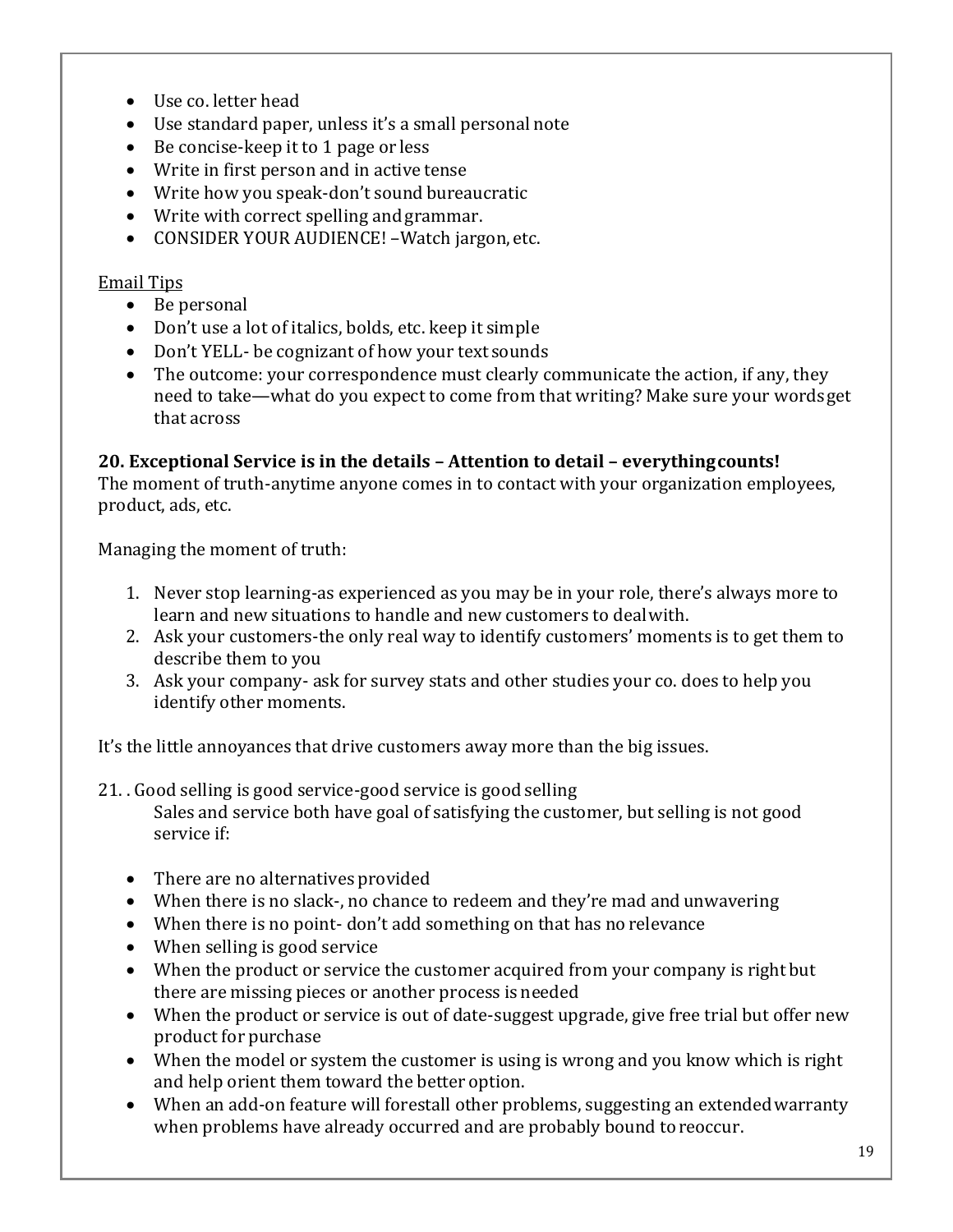- When changing the customer to a different product or service will be value added or TLC- making appropriate tweaks and changes to better service customers.
- 22. . Never underestimate the value of a sincere thank

you Nine times when you should say thanks

- 1. When they do business with you-every time
- 2. When they complement you
- 3. When they offer comments or suggestions
- 4. When they try a new product or service-trying something new can be uncomfortable-be sure to tell them you recognize this and appreciate it
- 5. When they recommend a friend to you
- 6. When they are patient- and not so patient
- 7. When they help you to serve them better- when customers do their research and help the process
- 8. When they complain to you –it's feedback-now you have the chance to make themloyal customers
- 9. When they make you smile

Three ways to say thank you- and do so immediately!

- 1. Verbally-say it after every encounter-say it with feeling-warm, pleasant,personal
- 2. In writing-send a follow up note
- 3. With a gift-make sure the value of the gift isn't out of balance with the nature of the business involved.

Often forgotten to send a "thank you" to:

- 1. Co-workers- give credit your colleagues deserve
- 2. Your boss
- 3. People in other departments
- 4. Thank your vendors
- 5. Thank yourself

**Part III**: The problem-solving side of knock your socks off service. -be fantastic fixer customers don't expect everything to be perfect, but they do expect you to fix it, fast and correctly-the art of recovery-decide which method fits the customer and situation:

# **VI. FAQ (FREQUENTLY ASKEDQUESTIONS):**

**Have more questions or need more information?** Please see our constantly updated FAQ (Frequently Asked Questions) section on the Business Training Institute website here at [http://BusinessTraining.com/FAQ/](http://businesstraining.com/FAQ/)

You can also get in touch with the Business Training Institute team over email at [Team@BusinessTraining.com,](mailto:Team@BusinessTraining.com) by phone at 305-503-9050 and through our ClickAndChat tool, accessible from our homepage: [http://BusinessTraining.com.](http://businesstraining.com/)